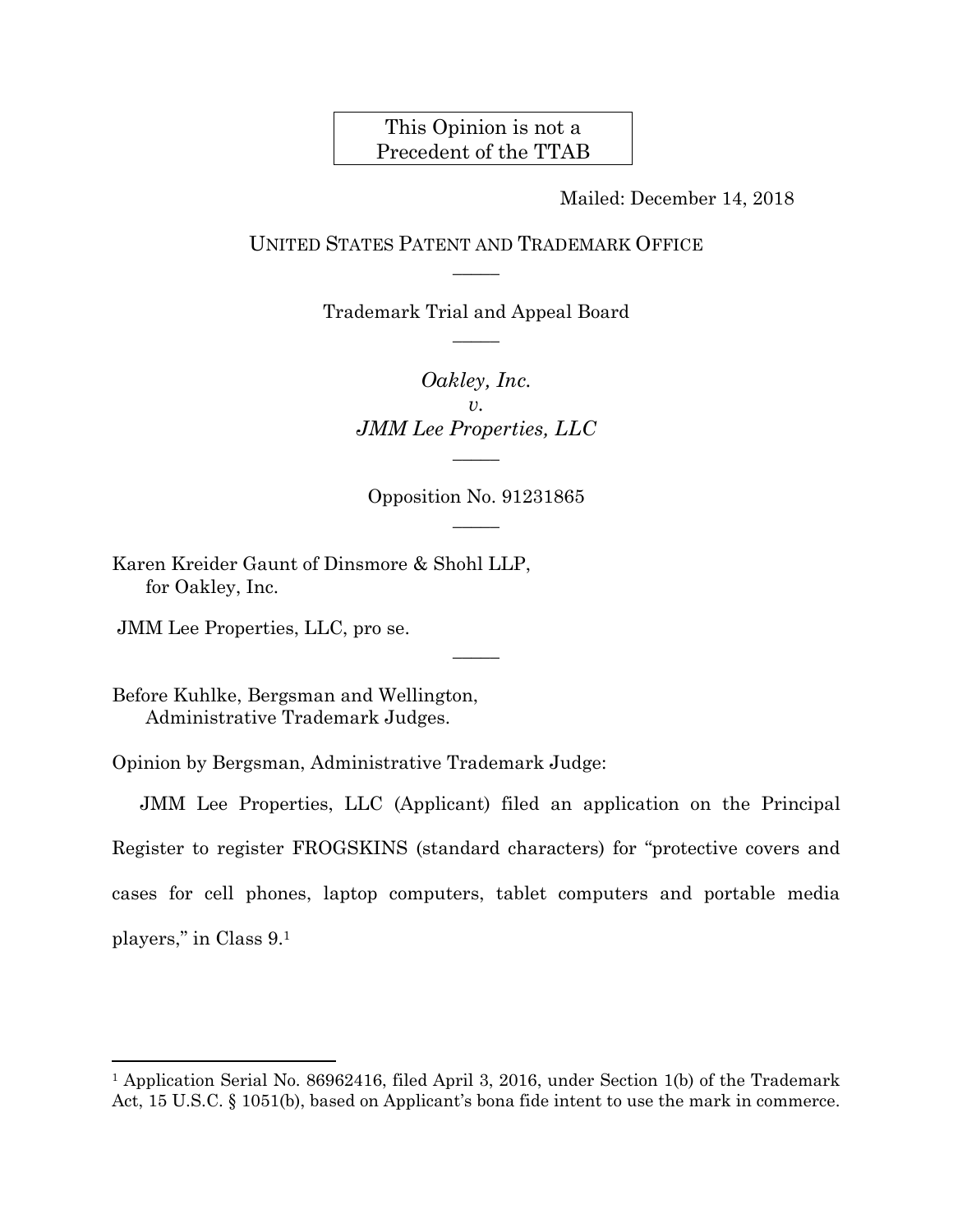Oakley, Inc. (Opposer) opposes registration of Applicant's mark under Section 2(d) of the Trademark Act, 15 U.S.C. § 1052(d), on the ground that Applicant's mark so resembles Opposer's registered mark FROGSKINS (standard characters) for "eyewear, namely sunglasses and accessories for sunglasses, namely, replacement lenses, ear stems and nose pieces," in Class 9, as to be likely to cause confusion.<sup>2</sup>

Applicant, in its Answer, denied the salient allegations in the Notice of Opposition.3

I. The Record

The record includes the pleadings and, by operation of Trademark Rule 2.122(b),

37 C.F.R. § 2.122(b), the application file at issue.4 Opposer's testimony and evidence

is listed below:

- 1. Testimony Declaration of Warren Modlin, Opposer's Vice President of Product & Strategy;<sup>5</sup>
- 2. Notice of reliance on the following:6

 $\overline{a}$ 

4 Because Applicant's application is of record by operation of the rules, it was unnecessary for Opposer to introduce it through a notice of reliance. 12 TTABVUE 33.

5 9 TTABVUE.

<sup>2</sup> Registration No. 4194197, registered August 21, 2012; Sections 8 and 15 declarations accepted and acknowledged.

Opposer also alleges that Applicant's mark will create "a false affiliation with Opposer and Opposer's FROGSKINS Mark," Section 43(a) of the Trademark Act, 15 U.S.C. § 1125(a), and that Applicant's mark will dilute Opposer's mark. Section 43(c) of the Trademark Act, 15 U.S.C. § 1125(c). Inasmuch as Opposer did not pursue these claims in its brief, they are waived. *See Alcatraz Media Inc. v. Chesapeake Marine Tours Inc.,* 107 USPQ2d 1750, 1753 n.6 (TTAB 2013), *aff'd*, 565 Fed. Appx. 900 (Fed. Cir. 2014).

<sup>3 4</sup> TTABVUE.

<sup>6</sup> Opposer's Exhibit Nos. 3-5 (10 TTABVUE 41-117) "are responses produced by Applicant in response to Opposer's First Requests for the Production of Documents and Things." Opposer's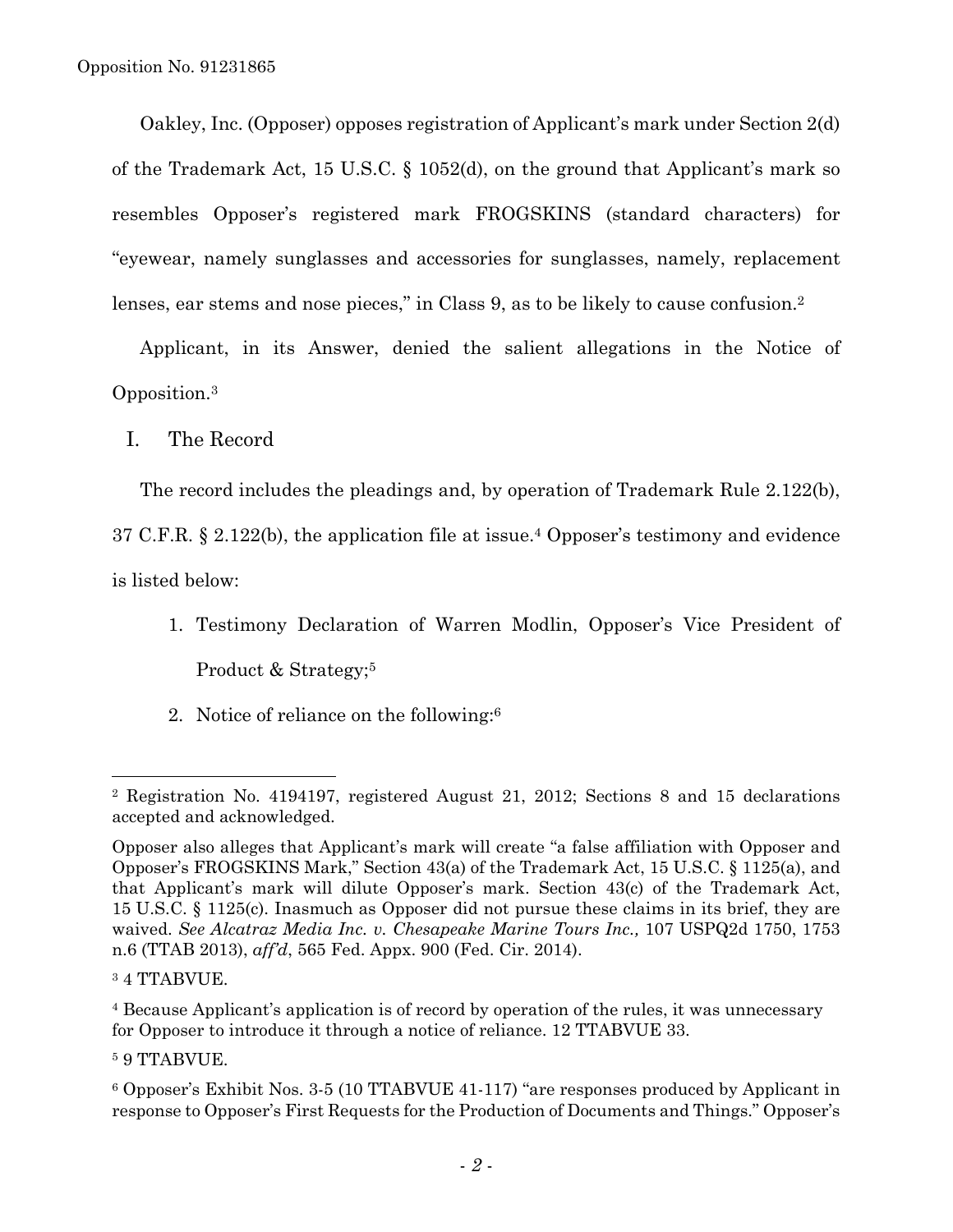- a. Applicant's responses to Opposer's first set of interrogatories;7
- b. Applicant's responses to Opposer's first set of requests for admission;<sup>8</sup>
- 3. Notice of reliance on documents retrieved from the Internet;9
- 4. Notice of reliance on the following items:
	- a. A copy of Opposer's application Serial No. 85510248 which matured into Opposer's pleaded registration;10
	- b. A copy of Applicant's application Serial No. 77812182 for the mark FROGSKINS for "sunglasses, sunglass lenses, eyewear cases, sport goggles for use in skiing and snowboarding, eyewear accessories, namely straps, neck cords and head straps which restrain eyewear from movement on a wearer," in Class 9;<sup>11</sup>
	- c. A copy of Applicant's canceled Registration No. 3858050 for the mark FROGSKINS for "sunglasses, sunglass lenses, eyewear cases, sport goggles for use in skiing and snowboarding, eyewear accessories, namely

 $\overline{a}$ 

11 12 TTABVUE 15.

Brief, p. 7 (14 TTABVUE 12). However, such documents are not admissible through a notice of reliance and have been given no consideration. Trademark Rule  $2.120(k)(3)(ii)$ , 37 C.F.R.  $\S 2.120(k)(3)(ii)$  ("A party that has obtained documents from another party through disclosure or under Rule 34 of the Federal Rules of Civil Procedure may not make the documents of record by notice of reliance alone, except to the extent that they are admissible by notice of reliance under the provisions of  $\S$  2.122(e), or the party has obtained an admission or stipulation from the producing party that authenticates the documents.").

<sup>7 10</sup> TTABVUE 5-17.

<sup>8 10</sup> TTABVUE 19-21.

<sup>&</sup>lt;sup>9</sup> 11 TTABVUE. These documents were previously introduced through the Warren Modlin declaration.

<sup>&</sup>lt;sup>10</sup> 12 TTABVUE 5.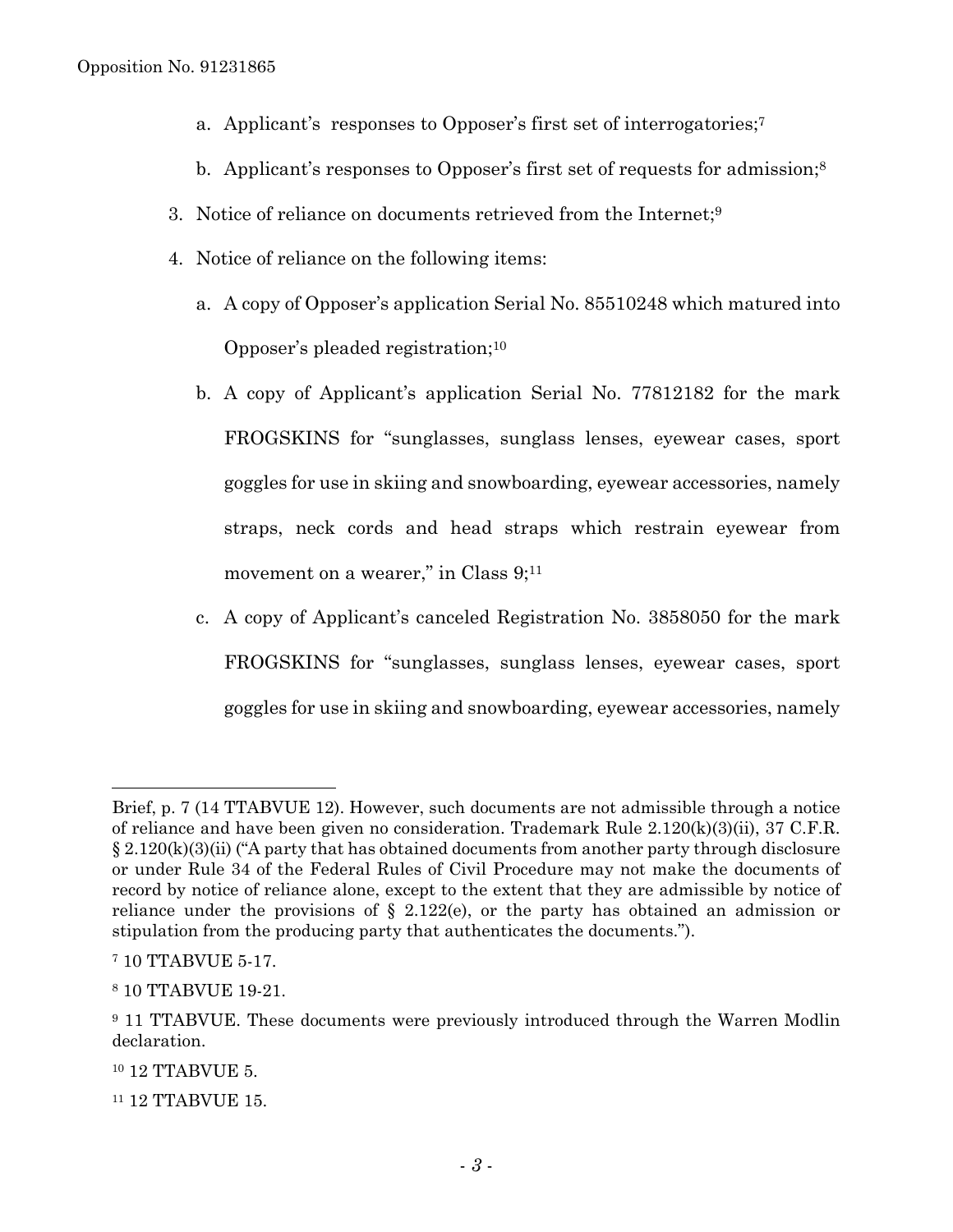straps, neck cords and head straps which restrain eyewear from movement on a wearer," in Class  $9;^{12}$ 

- d. A copy of Applicant's "surrender of registration for cancellation" of Registration No. 3858050 for the mark FROGSKINS;13
- e. A copy of Applicant's Statement of Use in application Serial No. 77812182 for the mark FROGSKINS;14
- 5. Notice of reliance on Opposer's pleaded registration printed from the USPTO electronic database showing the current status of and title to the registration.15

Applicant did not introduce any testimony or evidence, nor did it file a brief.

II. Standing

Standing is a threshold issue in every inter partes case. *See Empresa Cubana Del Tabaco v. Gen. Cigar Co.*, 753 F.3d 1270, 111 USPQ2d 1058, 1062 (Fed. Cir. 2014); *John W. Carson Found. v. Toilets.com Inc.*, 94 USPQ2d 1942, 1945 (TTAB 2010). To establish standing in an opposition or cancellation proceeding, a plaintiff must prove that it has a "real interest" in the proceeding and a "reasonable" basis for its belief of damage. *See Empresa Cubana*, 111 USPQ2d at 1062; *Ritchie v. Simpson*, 170 F.3d 1092, 50 USPQ2d 1023, 1025 (Fed. Cir. 1999); *Lipton Indus., Inc. v. Ralston Purina Co.*, 670 F.2d 1024, 213 USPQ 185, 189 (TTAB 1982).

1

15 13 TTABVUE.

<sup>12 12</sup> TTABVUE 21.

<sup>13 12</sup> TTABVUE 23.

<sup>14 12</sup> TTABVUE 26.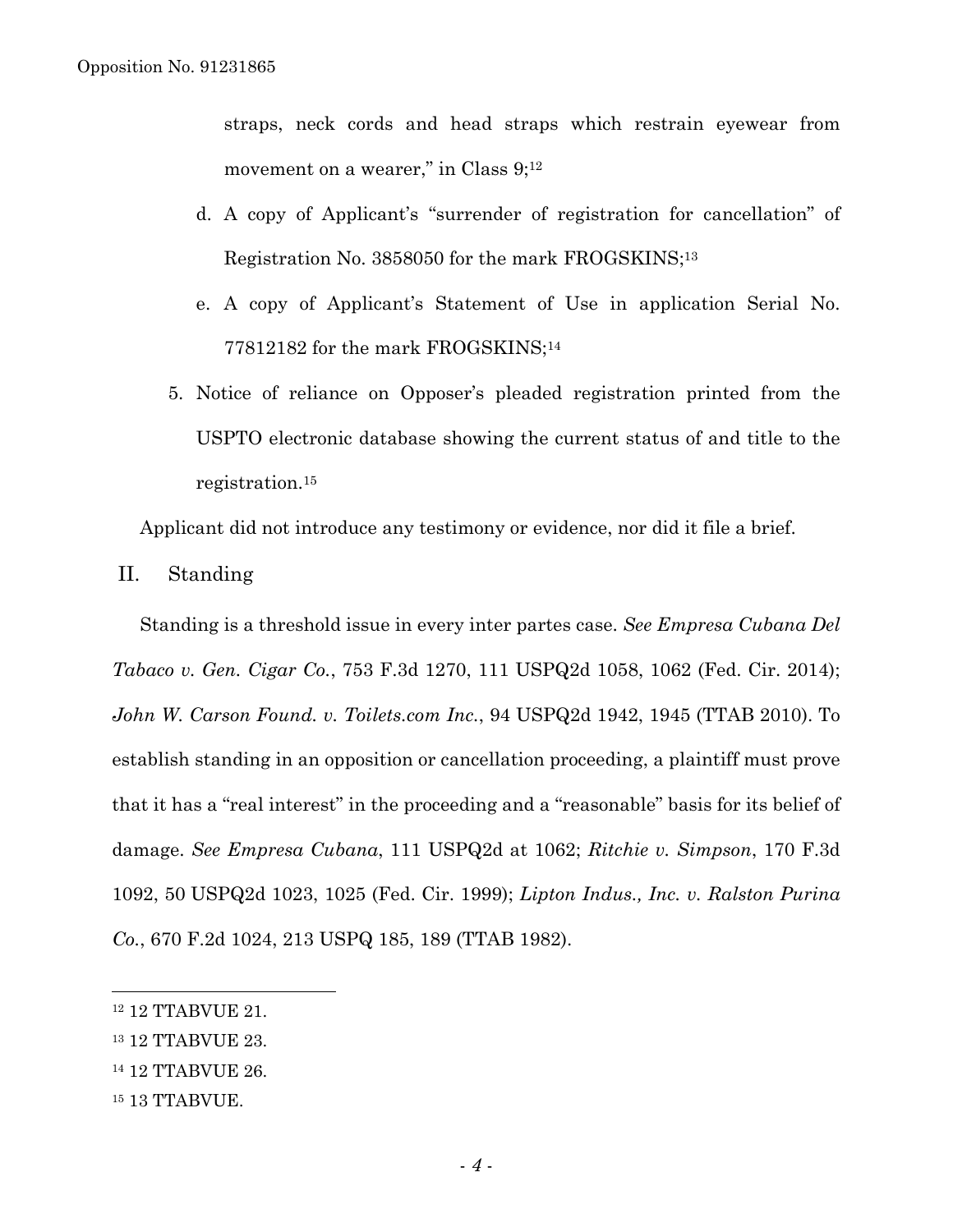Opposer has established its standing by properly introducing into evidence its pleaded registration. *See, e.g., Cunningham v. Laser Golf Corp.*, 222 F.2d 943, 55 USPQ2d 1842, 1844 (Fed. Cir. 2000); *N.Y. Yankees P'ship v. IET Prods. & Servs., Inc.*, 114 USPQ2d 1497, 1501 (TTAB 2015).

III. Priority

Because Opposer's pleaded registration is of record, priority is not at issue with respect to the goods identified therein. *Mini Melts, Inc. v. Reckitt Benckiser LLC*, 118 USPQ2d 1464, 1469 (TTAB 2016) (citing *King Candy Co. v. Eunice King's Kitchen, Inc.*, 496 F.2d 1400, 182 USPQ 108, 110 (CCPA 1974)).

IV. Likelihood of confusion

Our determination under Section 2(d) is based on an analysis of all of the probative facts in evidence that are relevant to the factors bearing on the likelihood of confusion. *In re E. I. du Pont de Nemours & Co.,* 476 F.2d 1357, 177 USPQ 563, 567 (CCPA 1973) ("*du Pont*") *cited in B&B Hardware, Inc. v. Hargis Indus., Inc.,* 135 S. Ct. 1293, 113 USPQ2d 2045, 2049 (2015); *see also In re Majestic Distilling Co.,*  315 F.3d 1311, 65 USPQ2d 1201, 1203 (Fed. Cir. 2003). We have considered each *du Pont* factor that is relevant or for which there is evidence of record. *See M2 Software, Inc. v. M2 Commc'ns, Inc.,* 450 F.3d 1378, 78 USPQ2d 1944, 1947 (Fed. Cir. 2006); *ProMark Brands Inc. v. GFA Brands, Inc.,* 114 USPQ2d 1232, 1242 (TTAB 2015) ("While we have considered each factor for which we have evidence, we focus our analysis on those factors we find to be relevant."). In any likelihood of confusion analysis, two key considerations are the similarities between the marks and the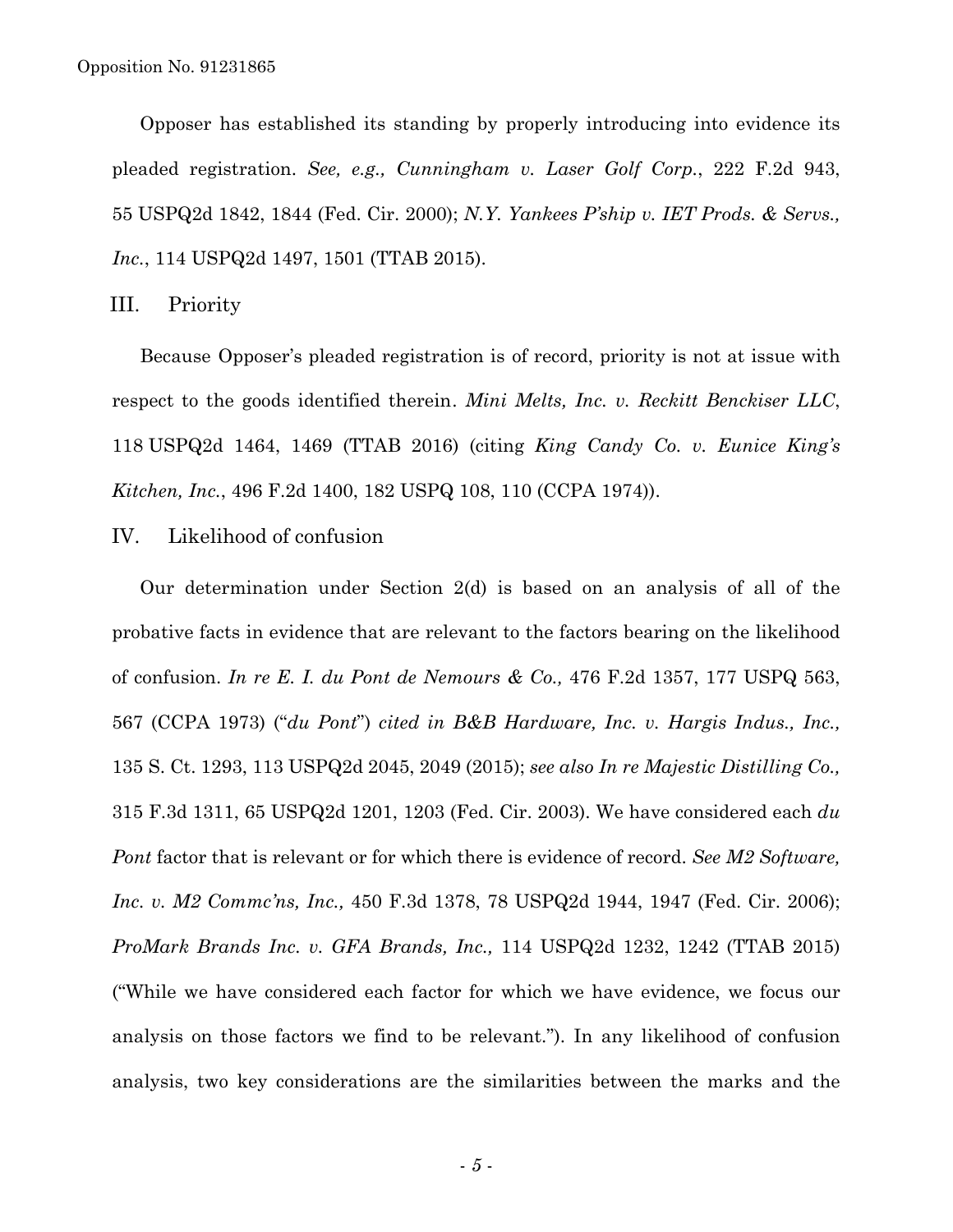similarities between the goods or services. *See In re Chatam Int'l Inc*., 380 F.3d 1340, 71 USPQ2d 1944, 1945-46 (Fed. Cir. 2004)*; Federated Foods, Inc. v. Fort Howard Paper Co.,* 544 F.2d 1098, 192 USPQ 24, 29 (CCPA 1976) ("The fundamental inquiry mandated by § 2(d) goes to the cumulative effect of differences in the essential characteristics of the goods and differences in the marks."); *see also In re i.am.symbolic, LLC,* 866 F.3d 1315, 123 USPQ2d 1744, 1747 (Fed. Cir. 2017) ("The likelihood of confusion analysis considers all *DuPont* factors for which there is record evidence but 'may focus … on dispositive factors, such as similarity of the marks and relatedness of the goods'") (quoting *Herbko Int'l, Inc. v. Kappa Books, Inc.*, 308 F.3d 1156, 64 USPQ2d 1375, 1380 (Fed. Cir. 2002)).

A. The strength and fame of Opposer's FROGSKINS mark.

In determining the strength of a mark, we consider both its inherent strength, based on the nature of the mark itself, and its commercial strength, based on marketplace recognition of the mark. *See In re Chippendales USA, Inc.*, 622 F.3d 1346, 96 USPQ2d 1681, 1686 (Fed. Cir. 2010) ("A mark's strength is measured both by its conceptual strength (distinctiveness) and its marketplace strength (secondary meaning)."); *Top Tobacco, L.P. v. N. Atl. Operating Co., Inc.*, 101 USPQ2d 1163, 1171- 72 (TTAB 2011) (the strength of a mark is determined by assessing its inherent strength and its commercial strength); *Tea Board of India v. Republic of Tea Inc.*, 80 USPQ2d 1881, 1899 (TTAB 2006); 2 J. Thomas McCarthy, MCCARTHY ON TRADEMARKS AND UNFAIR COMPETITION § 11:83 (5th ed. June 2018 update) ("The first enquiry focuses on the inherent potential of the term at the time of its first use. The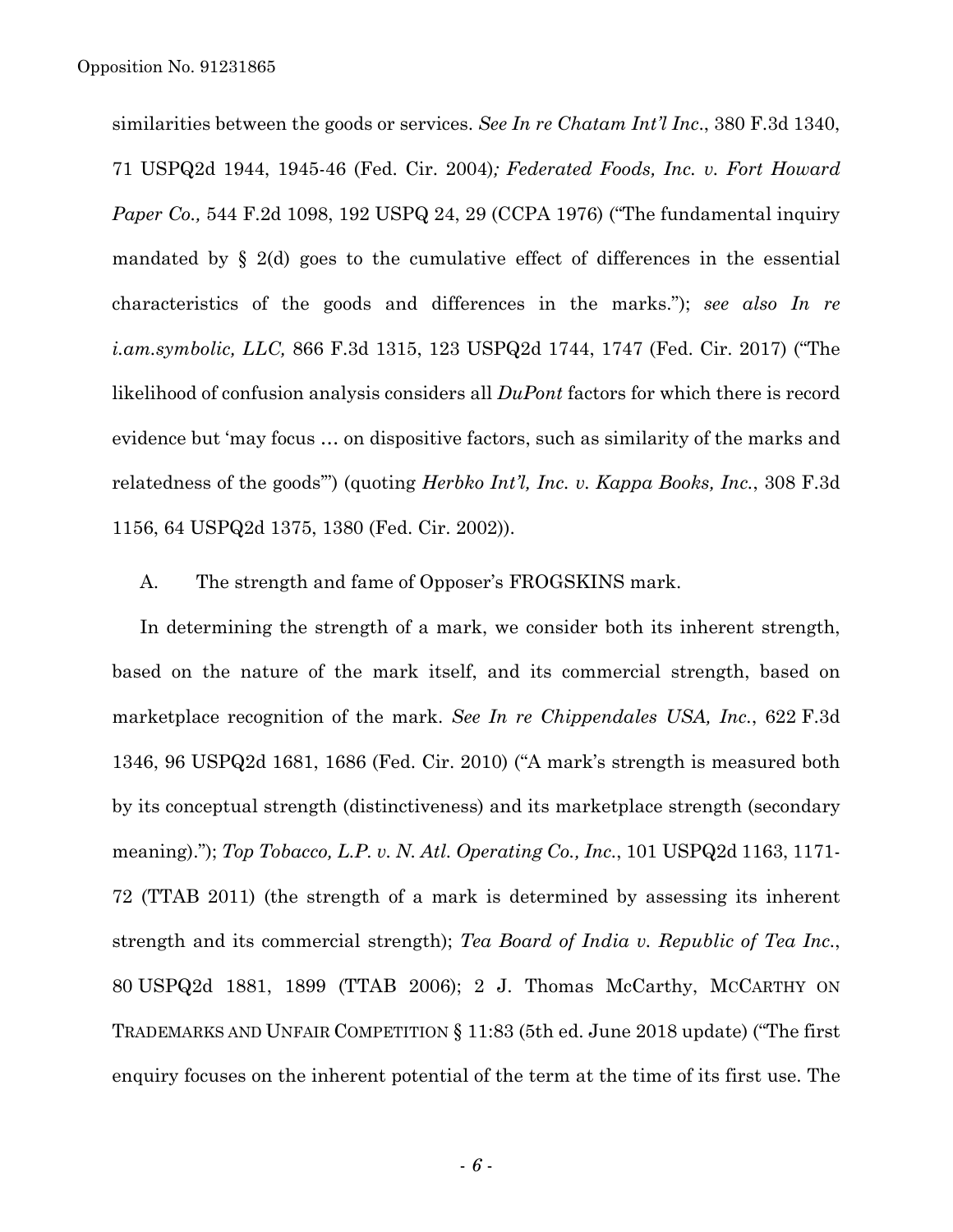second evaluates the actual customer recognition value of the mark at the time registration is sought or at the time the mark is asserted in litigation to prevent another's use."). Market strength is the extent to which the relevant public recognizes a mark as denoting a single source. *Tea Board of India v. Republic of Tea Inc.*, 80 USPQ2d at 1899.

1. The inherent strength of the FROGSKINS mark.

Opposer's FROGSKINS mark is inherently distinctive. As noted above, Opposer has made of record its pleaded FROGSKINS registration which is not subject to a counterclaim for cancellation. The registration is registered on the Principal Register without a claim of acquired distinctiveness. The registration is "prima facie evidence of the validity of the registered mark and of the registration of the mark, of the owner's ownership of the mark, and of the owner's exclusive right to use the registered mark in commerce on or in connection with the goods or services specified in the certificate." Section 7(b) of the Trademark Act, 15 U.S.C. § 1057(b).

In assessing the inherent strength of Opposer's mark, we note that there is no testimony or evidence regarding the number and nature of similar marks in use on similar goods or services or third-party registrations consisting in whole, or in part, of FROGSKINS or variations thereof. Evidence that a mark, or an element of a mark, has been adopted by many different registrants may indicate that the common element has some non-source identifying significance that undermines its conceptual or inherent strength as an indicator of a single source. *Jack Wolfskin Austrang Fur Draussen GmbH & Co. KGAA v. New Millenium Sports, S.L.U.,* 797 F.3d 1363, 116 USPQ2d 1129, 1136 (Fed. Cir. 2015) ("[E]vidence of third-party registrations is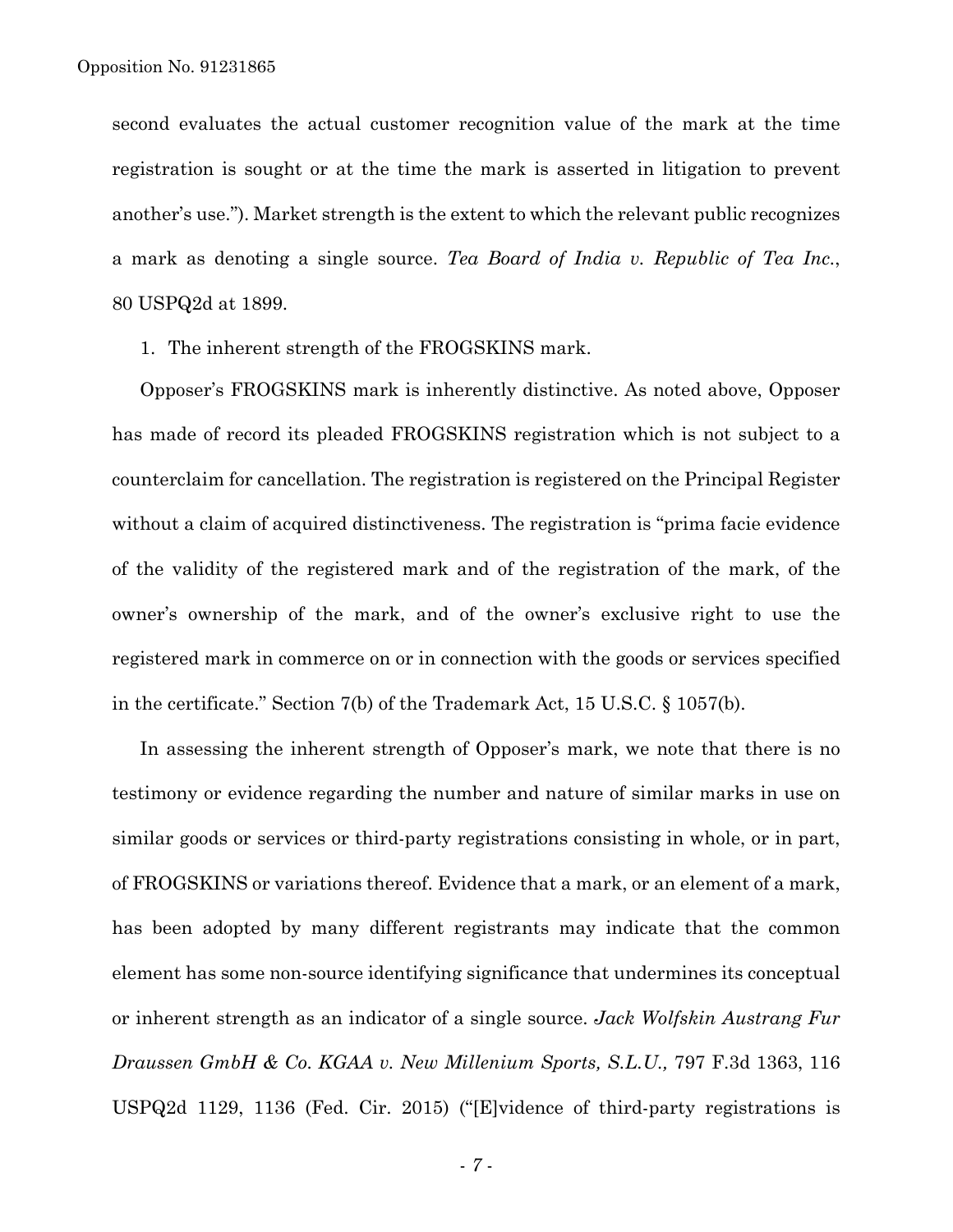1

relevant to 'show the sense in which a mark is used in ordinary parlance,' *…* that is, some segment that is common to both parties' marks may have 'a normally understood and well-recognized descriptive or suggestive meaning, leading to the conclusion that that segment is relatively weak.'") (quoting *Juice Generation, Inc. v. GS Enters. LLC,* 794 F.3d 1334, 115 USPQ2d 1671, 1675 (Fed. Cir. 2015) (the extent of third-party use or registrations may indicate that a term carries a suggestive or descriptive connotation and is weak for that reason).

2. The commercial strength of Plaintiff's mark.

Opposer alleges and argues that FROGSKINS is a famous mark.16 Fame, if it exists, plays a dominant role in the likelihood of confusion analysis because famous marks enjoy a broad scope of protection or exclusivity of use. A famous mark has extensive public recognition and renown. *Bose Corp. v. QSC Audio Prods. Inc.,*  293 F.3d 1367, 63 USPQ2d 1303, 1305 (Fed. Cir. 2002); *Recot Inc. v. M.C. Becton,*  214 F.3d 1322, 54 USPQ2d 1894, 1897 (Fed. Cir. 2000); *Kenner Parker Toys, Inc. v. Rose Art Indus., Inc.,* 963 F.2d 350, 22 USPQ2d 1453, 1456 (Fed. Cir. 1992).

"[L]ikelihood of confusion fame 'varies along a spectrum from very strong to very weak.'" *Joseph Phelps Vineyards, LLC v. Fairmount Holdings, LLC*, 857 F.3d 1323, 122 USPQ2d 1733, 1734 (Fed Cir. 2017) (quoting *Palm Bay Imps., Inc. v. Veuve Clicquot Ponsardin Maison Fondee en 1772*, 396 F.3d 1369, 73 USPQ2d 1689, 1694

<sup>&</sup>lt;sup>16</sup> Notice of Opposition  $\P\P1$ , 6 and 19 (1 TTABVUE 4, 5, and 7); Opposer's Brief, pp. 1 and 10-13 (26 TTABVUE 9 and 16-18).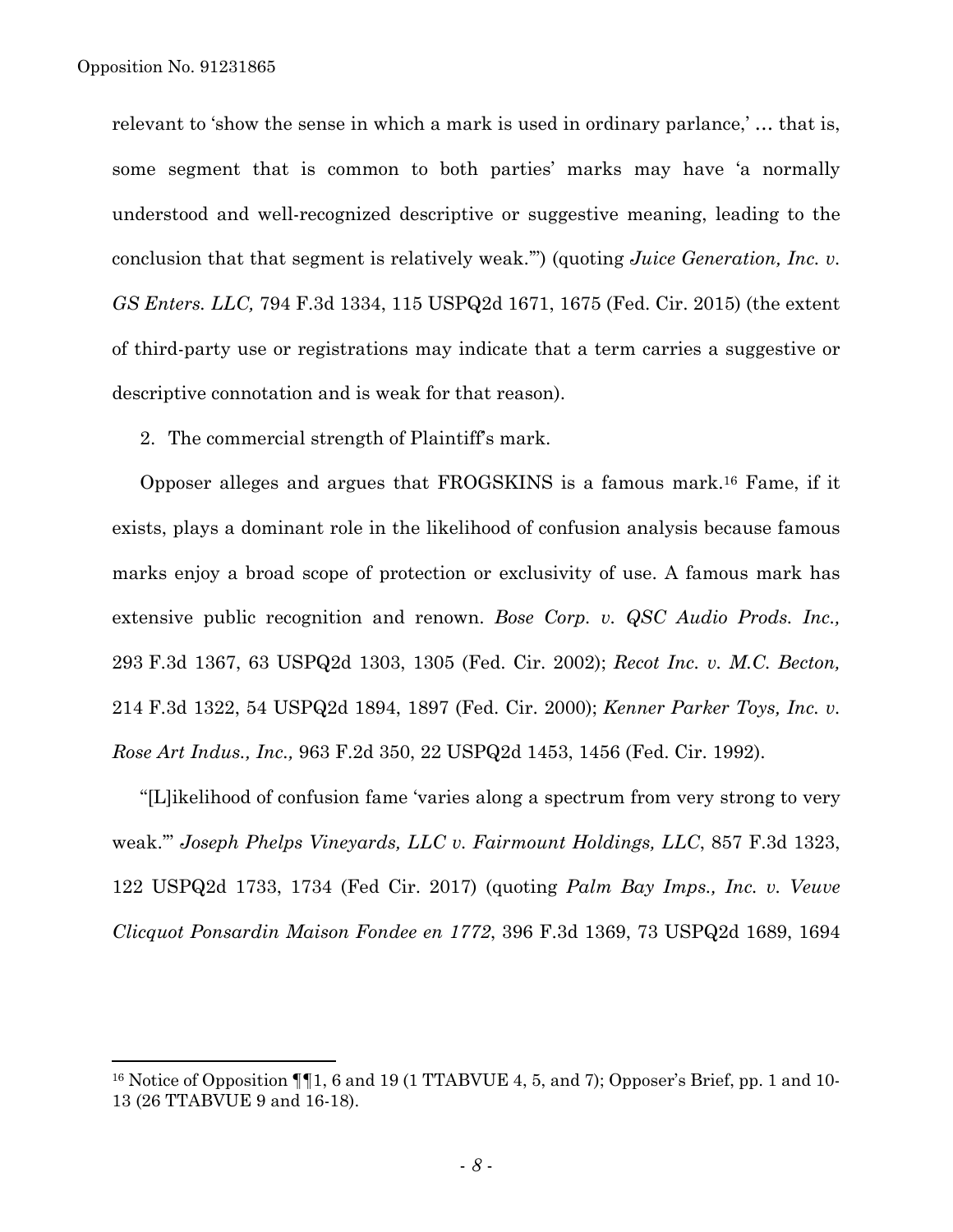(Fed. Cir. 2005) (quoting *In re Coors Brewing Co*., 343 F.3d 1340, 68 USPQ2d 1059, 1063 (Fed. Cir. 2003))).

Fame may be measured indirectly by the volume of sales and advertising expenditures for the goods and services identified by the marks at issue, "the length of time those indicia of commercial awareness have been evident," widespread critical assessments and through notice, by independent sources, of the products identified by the marks, as well as the general reputation of the products and services. *Bose Corp. v. QSC Audio Prods. Inc.,* 63 USPQ2d at 1305-06, 1309; *Weider Publ'ns, LLC v. D&D Beauty Care Co.*, 109 USPQ2d 1347, 1354 (TTAB 2014). Raw numbers alone may be misleading, however. Thus, some context in which to place raw statistics may be necessary, for example, market share or sales or advertising figures for comparable types of goods. *Bose* at 1309. In other words, depending on the testimony and evidence, there may be the need to put the numbers in context so that the Board may arrive at a proper understanding of the extent to which consumers recognize the mark. *See Omaha Steaks Int'l, Inc. v. Greater Omaha Packing Co.*, <u>\_\_\_ F.3d \_\_</u>, 128 USPQ2d 1686, 1690 (Fed. Cir. 2018) (citing *Bose* at 1309).

Finally, because of the extreme deference that we accord a famous mark in terms of the wide latitude of legal protection it receives, and the dominant role fame plays in the likelihood of confusion analysis, it is the duty of the party asserting that its mark is famous to clearly prove it. *Coach Servs., Inc. v. Triumph Learning LLC,*  668 F.3d 1356, 101 USPQ2d 1713, 1720 (Fed. Cir. 2012), citing *Leading Jewelers Guild Inc. v. LJOW Holdings LLC,* 82 USPQ2d 1901, 1904 (TTAB 2007).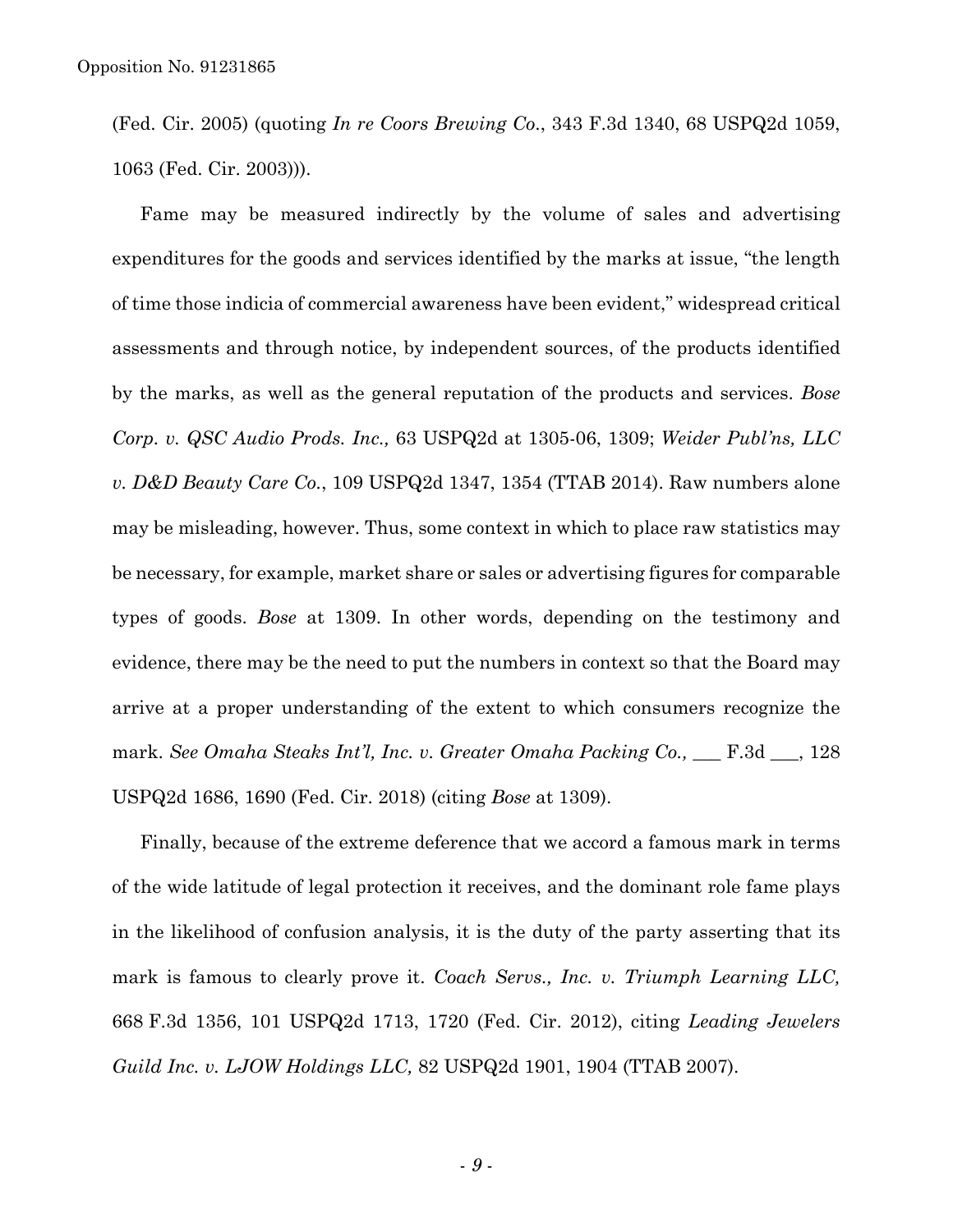Opposer has introduced the testimony and evidence set forth below to show that FROGSKINS is a famous mark:

- Opposer "launched its FROGSKINS branded eyewear and accessories in 1985";17
- "Since launching the brand in 1985, [Opposer] has sold in excess of an estimated five hundred million USD (\$500,000,000) worth of FROGSKINS eyewear product and related accessories within the United States of America";18
- "Since launch, [Opposer] has spent in excess of two million USD (\$2,000,000) on marketing of FROGSKINS eyewear products and related accessories throughout the United States of America";19
- "Since launch, [Opposer] has sold approximately five million (5,000,000) units of FROGSKINS eyewear and related accessories within the United States of America";20
- "[Opposer's] FROGSKINS products are famously worn by many celebrities, such as Jessica Alba, Scarlett Johansson, Eva Mendes, Rihanna, Liv Tyler, Saun White, Kiefer Sutherland, Kanye West, Mary-Kate Olsen, Reese Witherspoon, Ada Levine, and Lady GaGa.";21

- <sup>19</sup> *Id.* at ¶7 (9 TTABVUE 5).
- <sup>20</sup> *Id.* at ¶8 (9 TTABVUE 5).

<sup>17</sup> Modlin Decl. ¶5 (9 TTABVUE 4).

<sup>18</sup> *Id.* at ¶6 (9 TTABVUE 5).

<sup>21</sup> *Id.* at ¶9 and Exhibit A (9 TTABVUE 5 and 8-19).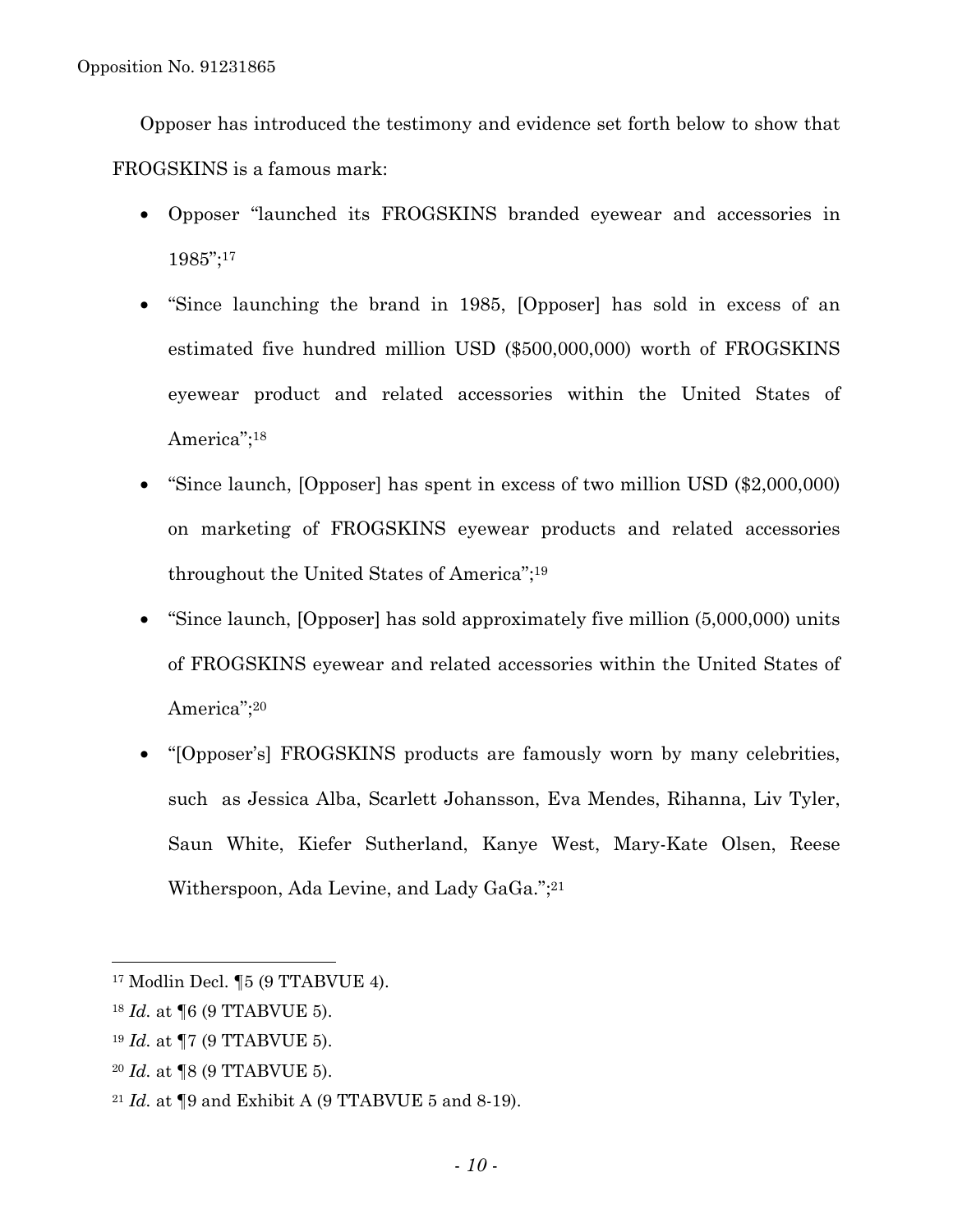- Opposer's FROGSKINS products are sold throughout the United States through Sunglass Hut retail stores and other distributors;<sup>22</sup> and
- Opposer's FROGSKINS products have received unsolicited media attention.<sup>23</sup>

This evidence does not establish that FROGSKINS is a famous mark. Long use, without evidence of the extent of consumer exposure to or recognition of the mark over the years, is not sufficient by itself to prove fame. *Wet Seal Inc. v. FD Mgt. Inc.,*  82 USPQ2d 1629, 1635 (TTAB 2007); *compare Nina Ricci, S.A.R.L. v. ETF Enters., Inc.*, 203 USPQ 947, 951 (TTAB 1979) ("Not only has opposer enjoyed long use of its 'RICCI' marks, but the record shows the fame, prestige and reputation which the name 'NINA RICCI' has brought to opposer as evidenced by the numerous newspaper articles and reports of opposer's activities in the ladies' apparel fields, previously referred to.").

At first blush, Opposer's sales and advertising expenditures appear substantial but when they are averaged over 32 years (1985-2017), Opposer's \$500,000,000 in sales averages \$15,625,000 per year; Opposer's sale of 5,000,000 units averages 156,250 units per year; and Opposer's \$2,000,000 in advertising averages \$62,500 per year. Because Opposer's annual sales, revenues and advertising figures are not substantial in a vacuum and because Opposer's evidence identified a number of competitors (e.g., Ray Bay, TOMS, Raen, Wild Soul, Smith Sidney, Julbo Megeve,

<sup>22</sup> *Id.* at ¶¶10-11 (9 TTABVUE 5).

<sup>&</sup>lt;sup>23</sup> *Id.* at ¶¶13-14 and 16 and Exhibits C, D, E and F (9 TTABVUE 5, 6 and 34-128).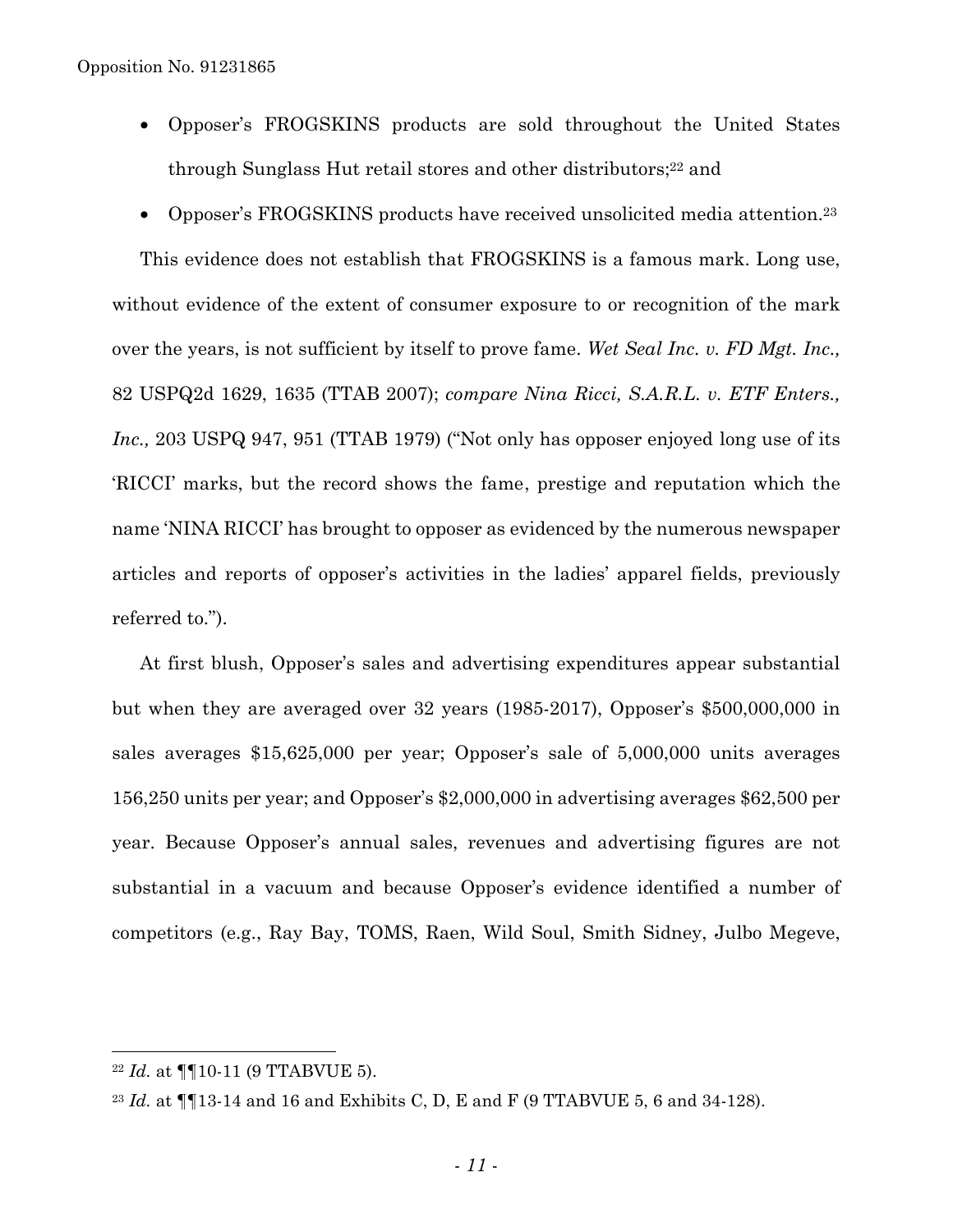Smith Optics, and Revo Crux N),  $24$  it is incumbent upon Opposer to provide some context to allow us to assess the meaning of Opposer's revenues, sales, and advertising expenditures. For example,

- There is no testimony or evidence as to Opposer's market share in the eyewear field;
- There is no testimony or evidence as to how Opposer's advertising and marketing expenditures compare to Opposer's competitors; and
- There is no testimony or evidence as to how many consumers have encountered or are familiar with Opposer's mark (i.e., the extent that Opposer's mark is recognized in marketplace).

Also, the FROGSKINS trademark does not appear without the OAKLEY house mark. For example,

- The COOLSPOTTERS.COM website on which Opposer relies to show that FROGSKINS are worn by celebrities reads, "[Insert celebrity name] and Oakley Frogskin Sunglasses";25
- The OAKLEY house mark appears on the arm of the FROGSKIN sunglasses.<sup>26</sup> The only evidence of the FROGSKINS mark appearing on Opposer's sunglasses is one photograph the mark displayed on the inside arm of the glasses.27

<sup>24 9</sup> TTABVUE 45-59 and 83-97.

<sup>25</sup> Modlin Testimony Decl. Exhibit A (9 TTABVUE 8-19).

<sup>26</sup> Modlin Testimony Decl. Exhibits B and C (9 TTABVUE 32 and 38-40).

<sup>27</sup> Modlin Testimony Decl. Exhibit F (9 TTABVUE 120).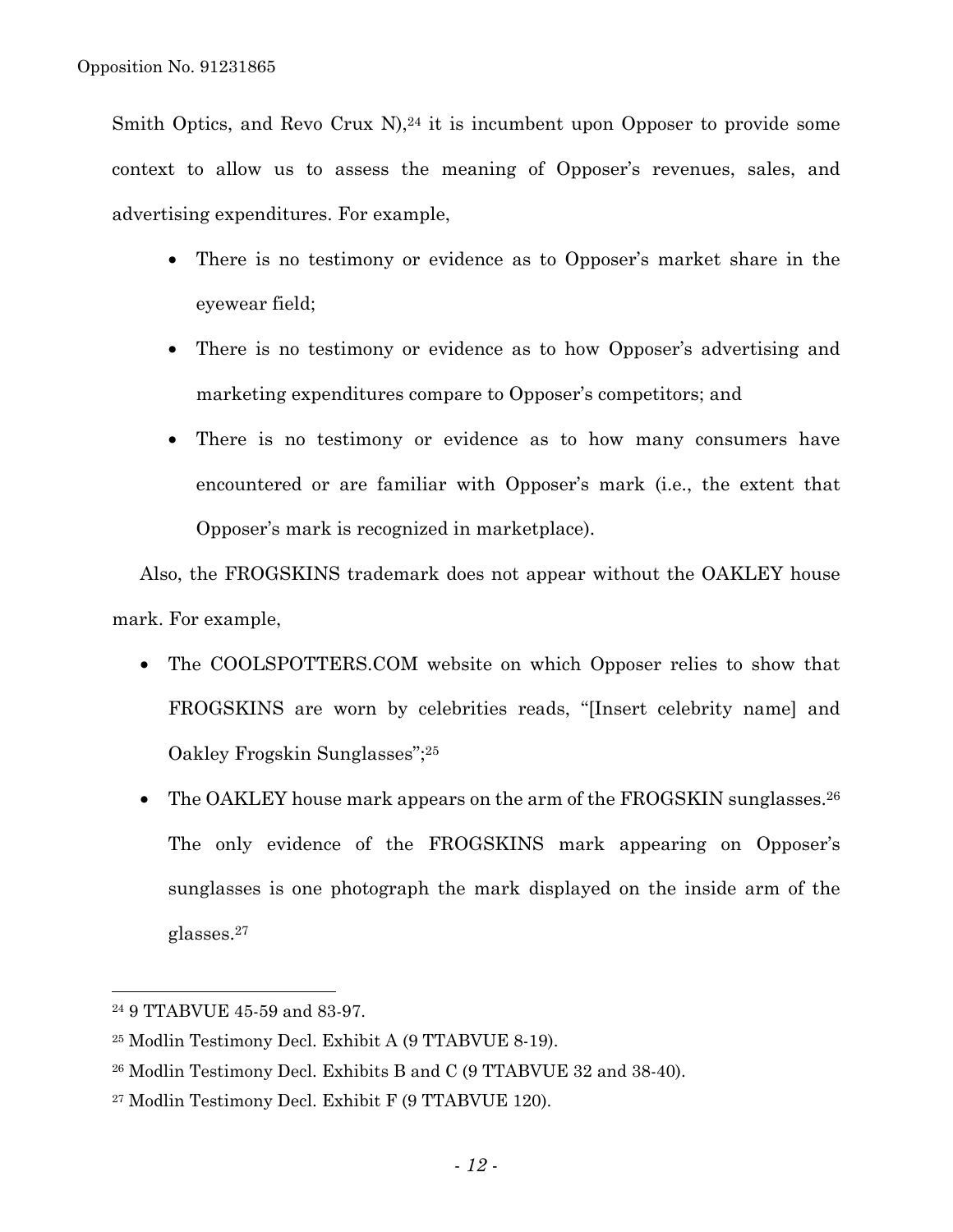• The unsolicited publicity referring to FROGSKINS also refers to the OAKLEY

house mark. For example,

Hypebeast.com posted a fashion feature by Opposer (September 21, 2017) entitled "Oakley Channels '90's Nostalgia in Its Fall 2017 Frogskins-Inspired Collection."28

Velonomad.com posted a review (January 19, 2014) entitled "Oakley Holbrook and Frogskin Summit Review."

It was truly serendipitous timing to receive two pairs of Oakleys for an Oakley Holbrook Review and Oakley Frogskin Summit Review sunglasses at this point of time.29

Huffingtonpost.com posted a review (May 5, 2015) referring to Oakley Frogskins with a photo of sunglasses displaying the OAKEY house mark;30

Excellesports.com posted a review (Jun 22, 2017) referring to Oakley Frogskins Sunglasses;<sup>31</sup>

The High Snobiety website (highsnobiety.com) article featuring skateboarder Ryan Sheckler (October 7, 2017) entitled "Ryan Sheckler Front's Oakley's New Frogskins Collection," features photographs of sunglasses displaying the OAKLEY house mark, not the FROGSKINS mark;<sup>32</sup>

Unlike *Bose,* consumers of Opposer's FROGSKINS do not receive information clearly

identifying the FROGSKINS products separately marked. In nearly every piece of

evidence, the OAKLEY house mark is prominent and there are only a few separate

references to FROGSKINS. Consequently, we do not have a record that supports

consumer identification of FROGSKINS separate and apart from OAKLEY.

<sup>28</sup> Modlin Testimony Decl. Exhibit C (9 TTABVUE 34).

<sup>29</sup> *Id.* at 9 TTABVUE 36.

<sup>30</sup> Modlin Testimony Decl. Exhibit D (9 TTABVUE 49-50).

<sup>31</sup> *Id.* at 9 TTABVUE 58.

<sup>32</sup> *Id.* at 9 TTABVUE 66-70.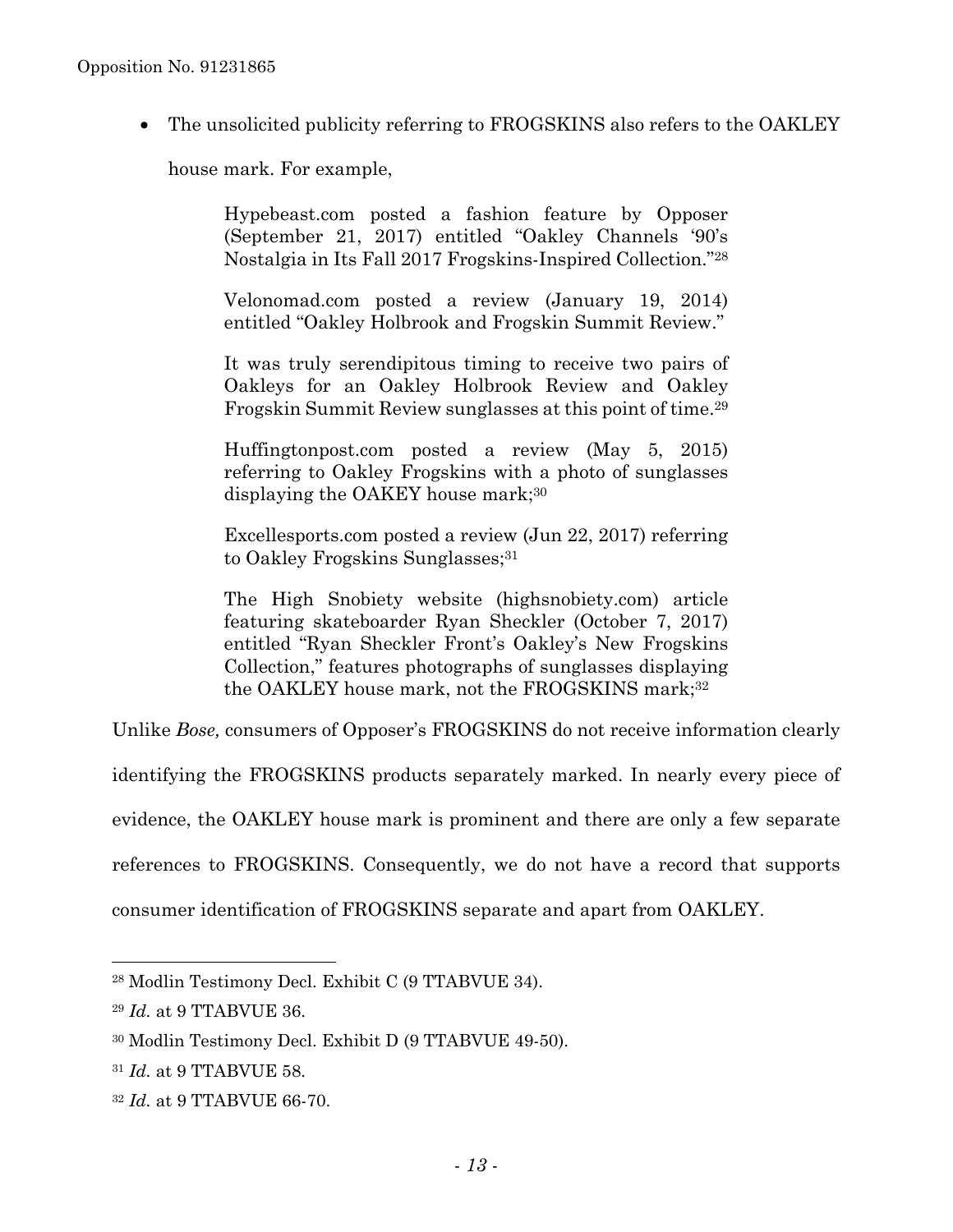Nevertheless, Opposer's testimony and evidence shows that Opposer's FROGSKINS is a successful and growing brand, but not that the FROGSKINS trademark is famous. The evidence establishes that FROGKSINS is a commercially strong mark entitled to a broad scope of protection or exclusivity of use in connection with sunglasses and related accessories, but it does not have the extensive public recognition and renown of a famous mark.

B. The similarity or dissimilarity of the marks.

The marks are identical.

C. The similarity or dissimilarity and nature of the goods.

Applicant's "protective covers and cases for cell phones, laptop computers, tablet computers and portable media players" are clearly not the same as Opposer's "eyewear, namely sunglasses and accessories for sunglasses, namely, replacement lenses, ear stems and nose pieces." The test here is not, however, whether the goods are likely to be confused. Rather, the test is whether purchasers are likely to be confused as to source, connection or sponsorship between the providers of the products. As often stated, it is not necessary that the goods be similar or competitive, or even that they move in the same channels of trade to support a holding of likelihood of confusion. It is sufficient that the respective goods are related in some manner, or that the conditions and activities surrounding the marketing of the goods are such that they would or could be encountered by the same persons under circumstances that could, because of the similarities of the marks used therewith, give rise to the mistaken belief that they originate from or are in some way associated with the same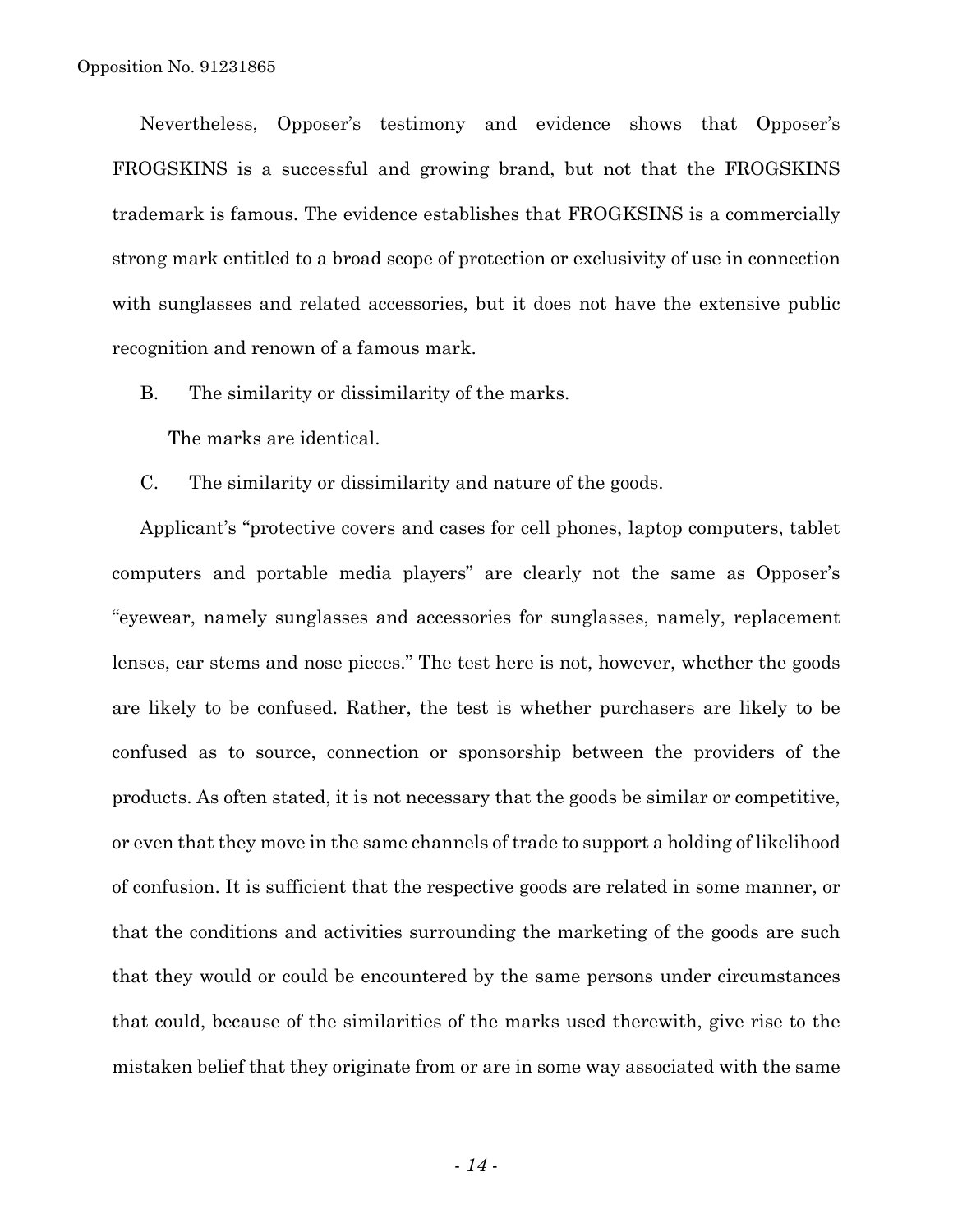producer. *See Hilson Research Inc. v. Soc'y for Human Resource Mgmt.,* 27 USPQ2d 1423 (TTAB 1993); *Nat'l Football League v. Jasper Alliance Corp.,* 16 USPQ2d 1213, 1215 (TTAB 1990). "The crux of the issue before us is whether the respective goods sold … under the marks are sufficiently related in the minds of the common purchasers to result in a likelihood of confusion." *Berghoff Rest. Co. v. Washington Forge, Inc.,* 225 USPQ 603, 608 (TTAB 1985). In this regard, where, as here, the marks are identical, the goods need not be as similar to find that they are related. *See In re Shell Oil Co.,* 992 F.2d 1204, 26 USPQ2d 1687, 1689 (Fed. Cir. 1993) ("even when goods or services are not competitive or intrinsically related, the use of identical marks can lead to the assumption that there is a common source"); *In re Opus One Inc.,* 60 USPQ2d 1812, 1815 (TTAB 2001) ("the greater the degree of similarity between the applicant's mark and the cited registered mark, the lesser the degree of similarity between the applicant's goods or services and the registrant's goods or services that is required to support a finding of likelihood of confusion.").

Opposer argues that the goods are related because Opposer sells "goods that compete with the goods identified in Applicant's Application, under its house brand. … Through its website, Opposer currently offers for sale various computer, tablet and/or laptop bags, and 'wristlets' that are able to hold cell phones and similar portable media players, and those goods are offered in close proximity of Opposer's eyewear and eyewear accessories."33 In support of this argument, Opposer refers to the Modlin Testimony Declaration.

<sup>33</sup> Applicant's Brief, p. 13 (14 TTABVUE 29).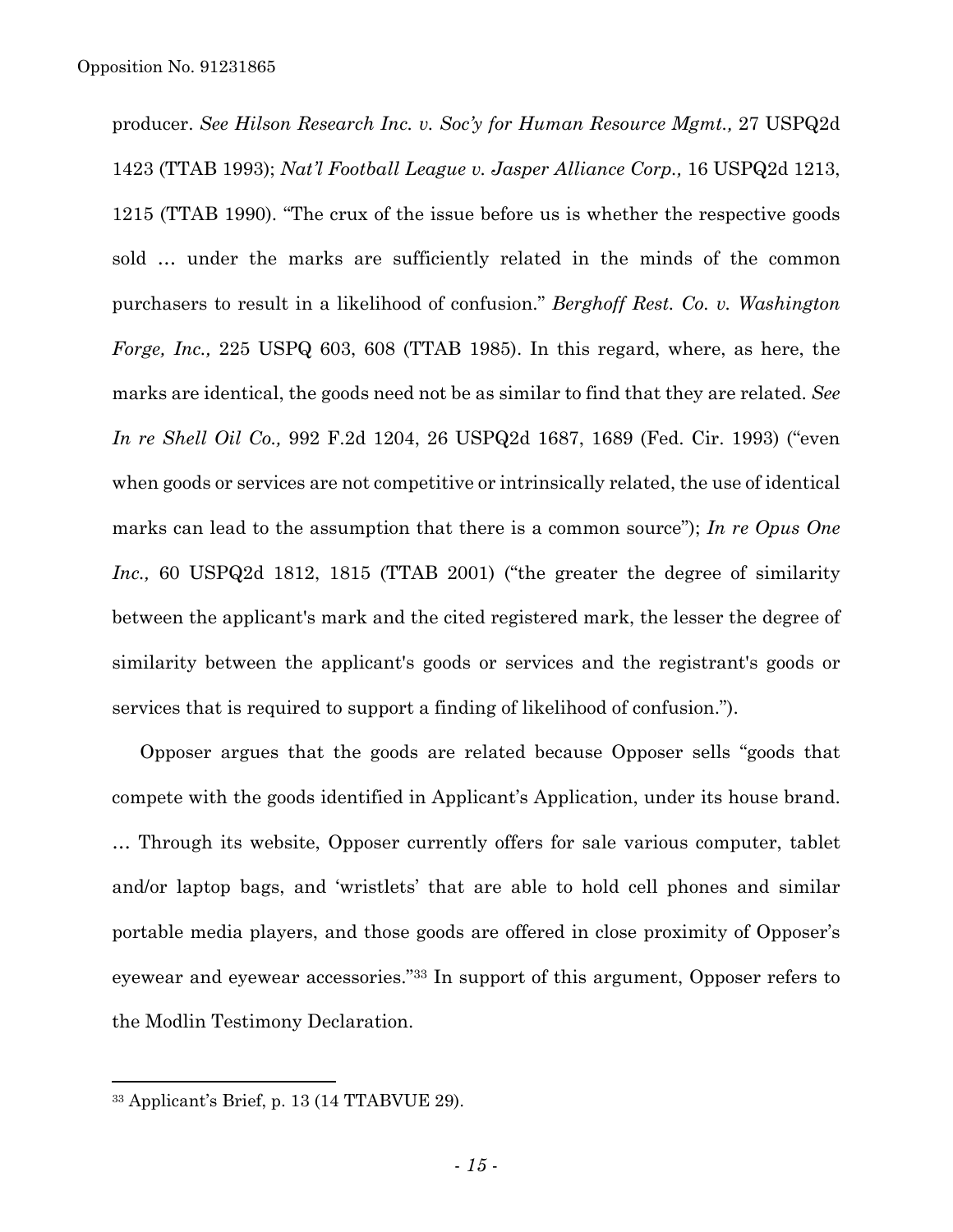$\overline{a}$ 

12.) [Opposer's] eyewear accessory products include computer briefcases, laptop bags, suitcases, tech bags, backpacks, wristlets, and similar containers for personal electronics including cellular phones. Attached hereto as Exhibit B are photographs of several examples of such accessory products.34

That Opposer sells the same goods as Applicant, even under a different mark, is relevant for purposes of establishing that the parties' products are related. *See TBC Corp. v. Grand Prix Ltd.*, 16 USPQ2d 1399, 1400 (TTAB 1990) ("where the goods of the parties differ, information from which it may be learned whether the parties market some goods of the same type is relevant to establishing the relationship between the goods of the parties.") (citing *Sterling Drug Inc. v. Sebring,* 515 F.2d 1128, 185 USPQ 649, 652 (CCPA 1975) (the fact that products are made by the same manufacturers has a bearing on the likelihood that the public will think that they have the same source when they appear on under the same mark); *see also Dan Robbins & Assoc., Inc. v. Questor Corp.,* 599 F.2d 1008 (CCPA 1979) ("The marks need not be used on directly competing goods, any relation likely to lead purchasers into assuming a common source being sufficient."). However, there is no testimony or evidence that any other third party manufactures or sells eyewear and eyewear accessories and "protective covers and cases for cell phones, laptop computers, tablet computers and portable media players."

In addition, Opposer introduced a copy of Applicant's cancelled Registration No. 3858050 for the mark FROGSKINS for "sunglasses, sunglass lenses, eyewear cases,

<sup>34</sup> Modlin Testimony Decl. ¶12 and Exhibit B (9 TTABVUE 5 and 21-32). Exhibit B is an excerpt from Opposer's website displaying the OAKLEY trademark on products.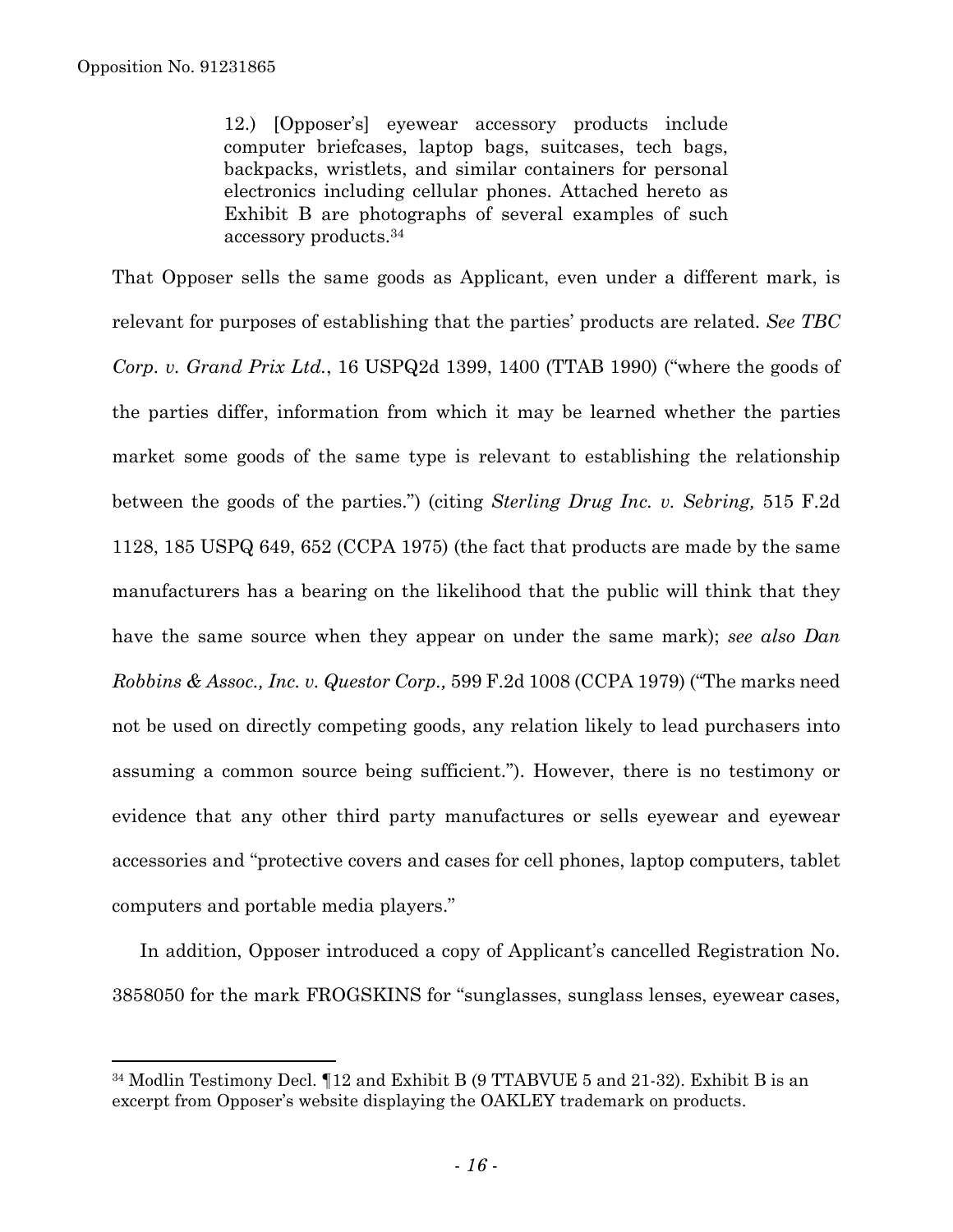sport goggles for use in skiing and snowboarding, eyewear accessories, namely, straps, neck cords and head straps which restrain eyewear from movement on a wearer."35 Opposer included Applicant's Statement of Use with a specimen of use displaying FROGSKINS on an eyewear case.<sup>36</sup> A cancelled or expired registration has no probative value other than to show that it once issued. *See In re Inn at St. John's, LLC,* 126 USPQ2d 1742, 1745 (TTAB 2018); *In re Kysela Pere et Fils Ltd.,* 98 USPQ2d 1261, 1264 (TTAB 2011) ("'dead' or cancelled registrations have no probative value at all."); *In re Ginc UK Ltd.*, 90 USPQ2d 1472, 1480 (TTAB 2007). Also, "[s]pecimens in the file of an application for registration, or in the file of a registration, are not evidence on behalf of the applicant or registrant unless identified and introduced in evidence as exhibits during the period for taking the taking of testimony." Trademark Rule  $2.122(b)(2)$ , 37 C.F.R. §  $2.122(b)(2)$ . Accordingly, the evidence referring to Applicant's cancelled registration has no probative value in this proceeding.

Finally, Opposer intends to expand its FROGSKINS mark to include cases, bags, and backpacks for sunglasses, phones, and computers.

> 21.) [Opposer] plans to expand its offering of FROGSKINS branded products to include cases, bags and backpacks for sunglasses, phones, computers, and similar goods.<sup>37</sup>

Opposer contends that because Opposer already sells the products in Applicant's description of goods, Opposer's planned expansion of its FROGSKINS line to those products lends support that Applicant's "protective covers and cases for cell phones,

<sup>35 12</sup> TTABVUE 21. Applicant voluntarily surrendered the registration. 12 TTABVUE 23. 36 12 TTABVUE 26-30.

<sup>37</sup> Modlin Testimony Decl. ¶21 (9 TTABVUE 6).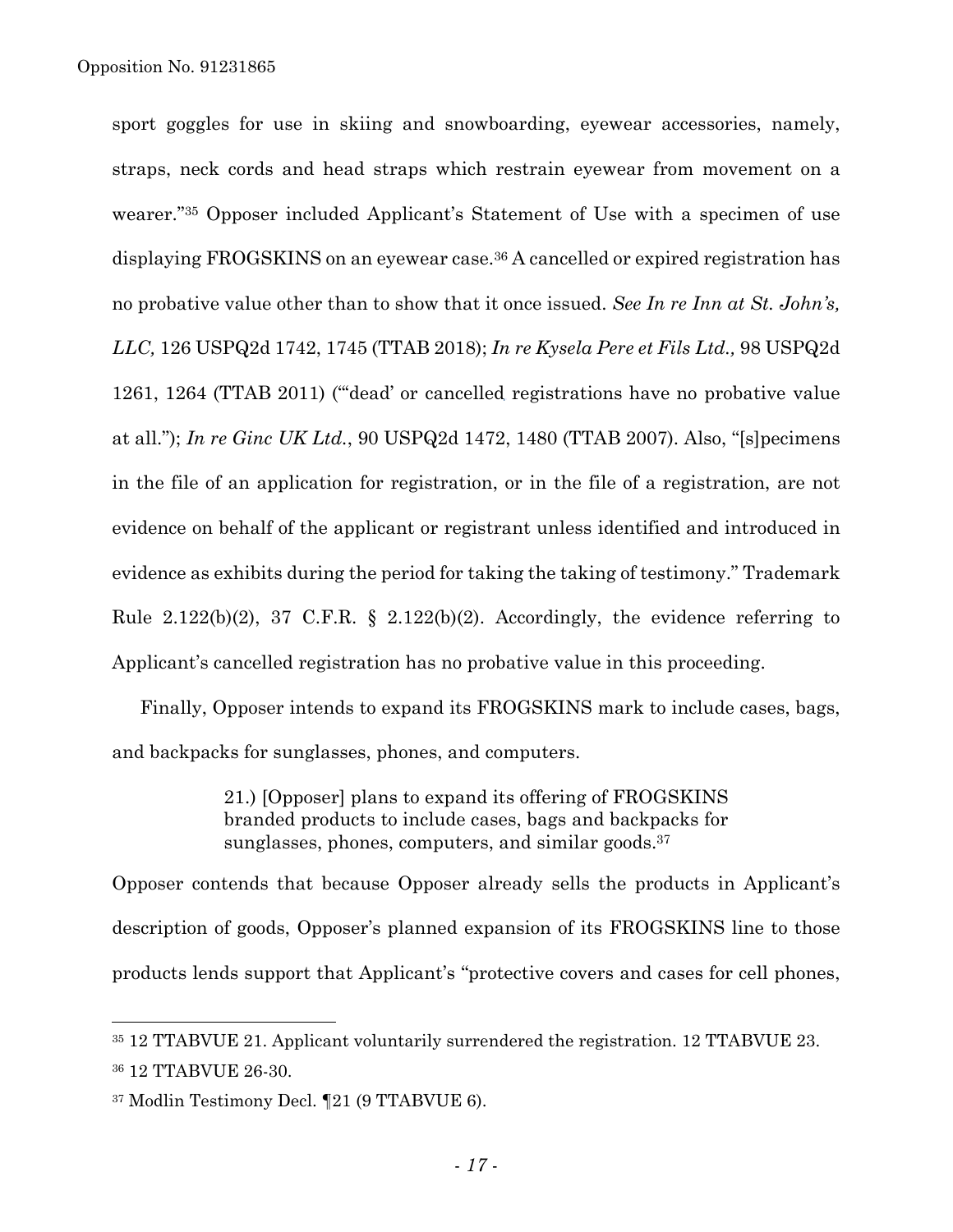laptop computers, tablet computers and portable media players" are within Opposer's

natural scope of expansion for "eyewear, namely sunglasses and accessories for

sunglasses, namely, replacement lenses, ear stems and nose pieces."38

Under the doctrine of natural expansion, the first user of a mark in connection with particular goods or services possesses superior rights in the mark not only as against subsequent users of the same or similar mark for the same or similar goods or services, but also as against subsequent users of the same or similar mark for any goods or services which purchasers might reasonably expect to emanate from it in the normal expansion of its business under the mark. *See. The May Department Stores Co. v. Prince,* 200 USPQ 803 (TTAB 1978). … Among the factors to be considered in determining whether an expansion, either actual or potential, is natural are: (1) whether the second area of business (that is, the subsequent user's area of business, into which the first user has or potentially may expand) is a distinct departure from the first area of business (of the prior user), thereby requiring a new technology or know-how, or whether it is merely an extension of the technology involved in the first area of business; (2) the nature and purpose of the goods or services in each area; (3) whether the channels of trade and classes of customers for the two areas of business are the same, so that the goodwill established by the prior user in its first area of business would carry over into the second area; and (4) whether other companies have expanded from one area to the other. *See: Central Soya Co., Inc. v. North American Plant Breeders,* 212 USPQ 37 (TTAB 1981), and *Porta-Tool, Inc. v. DND Corp.,* 196 USPQ 643 (TTAB 1977).

*Mason Eng'g & Design Corp. v. Mateson Chem. Corp.,* 225 USPQ 956, 962 (TTAB 1985).

Opposer has shown that it is already selling computer briefcases, laptop bags, suitcases, tech bags, backpacks, wristlets, and similar containers for personal

<sup>38</sup> Opposer's Brief, p. 15 (14 TTABVUE 20).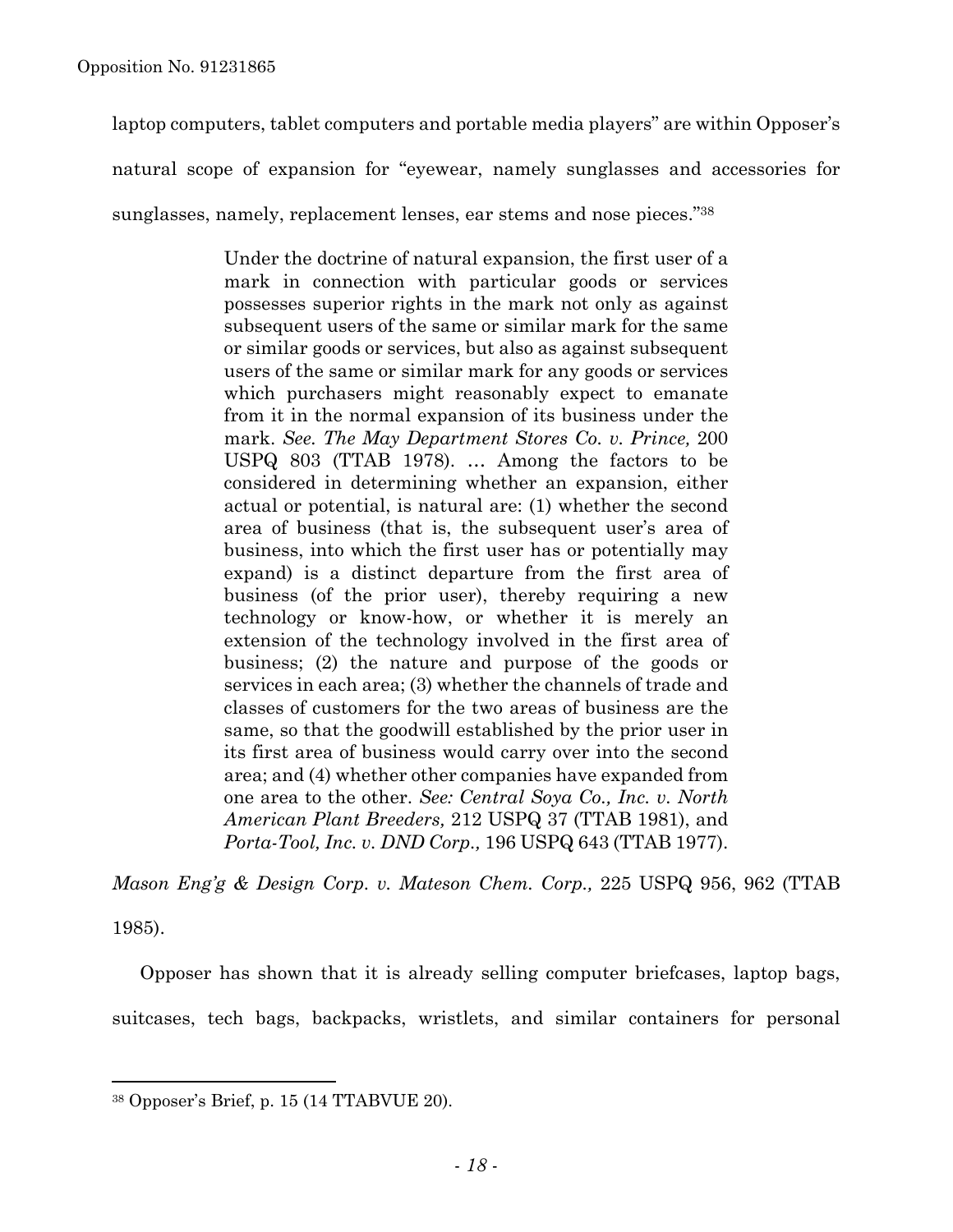electronics including cellular phones; however, these are different from Applicant's "protective covers and cases for cell phones, laptop computers, tablet computers and portable media players" and there is no evidence from which to determine if Applicant's goods are or are not a distinct departure from Opposer's eyewear and eyewear accessories.

There is no testimony or evidence establishing that the nature or purpose of Opposer's eyewear and eyewear accessories is related to Applicant's protective covers.

There is no testimony or evidence establishing that the channels of trade for Opposer's eyewear and eyewear accessories are similar to Applicant's protective covers.

There is no testimony or evidence establishing that other companies sell both eyewear and eyewear accessories and protective covers.

Opposer has failed to prove that Applicant's protective covers are within the natural scope of expansion for its eyewear and eyewear accessories and that Applicant's protective covers are related to Opposer's eyewear and eyewear accessories.

Thus, the second *du Pont* factor does not favor a finding of likelihood of confusion.

D. Established, likely-to-continue channels of trade and purchasers to whom sales are made.

Opposer contends that because both Opposer and Applicant intend to sell their products through brick and mortar stores and through online retail vendors, the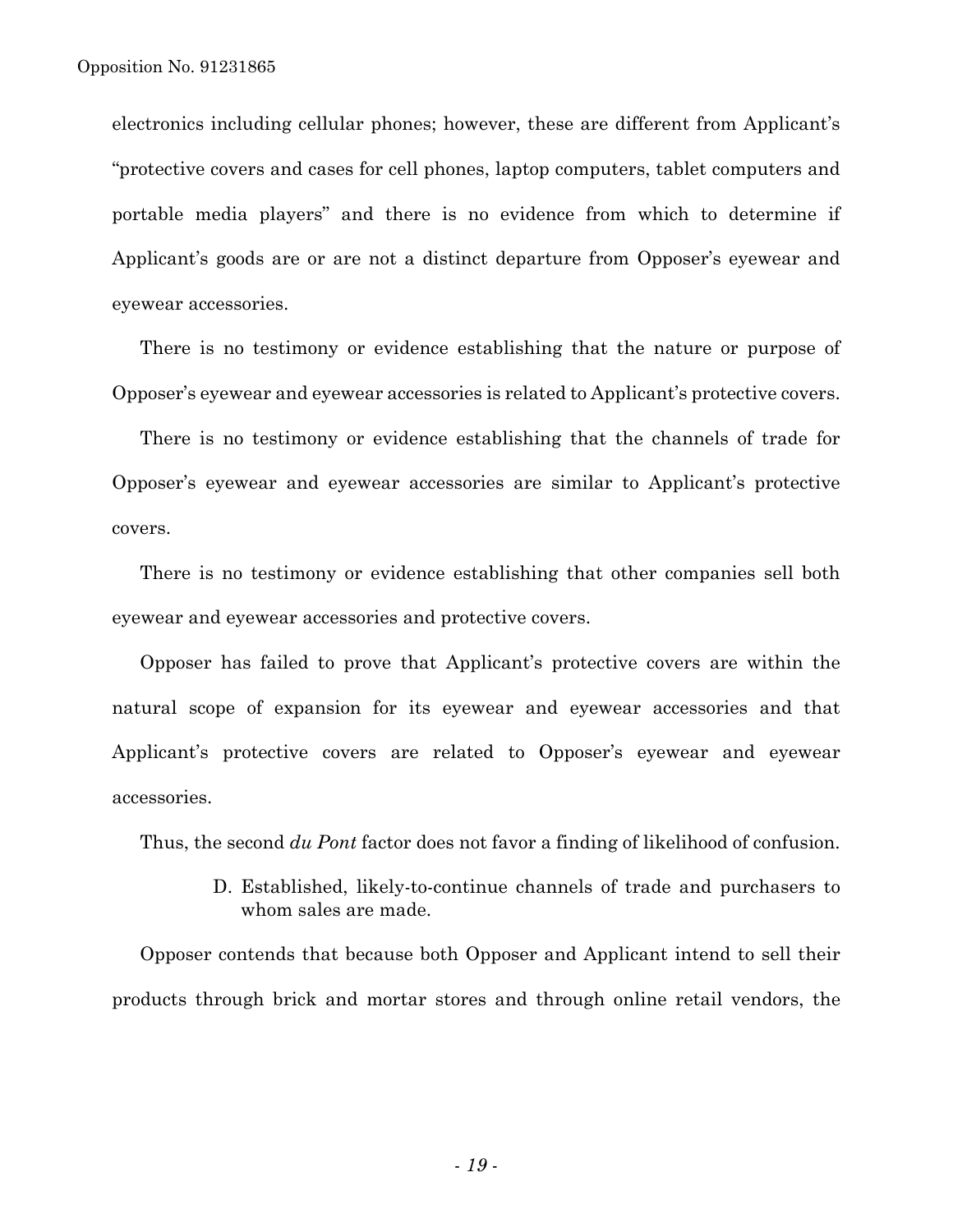channels of trade are the same.39 Opposer's contention is based on the false premise that brick and mortar stores and online retail vendors are one monolithic entity such that any product sold through brick and mortar stores or online "would or could be encountered the same persons under circumstances that could, because of the similarity of the marks, give rise to the mistaken belief that they originated from the same producer." *In re Binion,* 93 USPQ2d 1531, 1534-35 (TTAB 2009) (citing *In re Melville Corp.,* 18 USPQ2d 1386 (TTAB 1991). There simply is no testimony or evidence referring to how and to whom eyewear and eyewear accessories and protective covers are sold, how and why those products would be encountered by the same consumers in the same marketing milieu, or how the market efforts employed by each party converge to reach overlapping consumers. In other words, we are left to speculate as to whether the goods are offered to the same target consumers.

Opposer failed to meet its burden of proving that the products of the parties are offered in the same channels of trade to the same classes of consumers.

## E. Applicant's bad faith.

Under the thirteenth du Pont factor, evidence of applicant's bad faith adoption of his mark is relevant to our likelihood of confusion analysis. *L.C. Licensing, Inc. v. Berman*, 86 USPQ2d 1883, 1890 (TTAB 2008). Opposer asserts that Applicant has a business model of trading on the well-known brands of others.40 To support this argument, Opposer relies on documents that Applicant produced in response to

<sup>39</sup> Opposer's Brief, pp. 15-16 (14 TTABVUE 20-21).

 $40$  Applicant's Brief, p. 16 (14 TTABVUE 21).